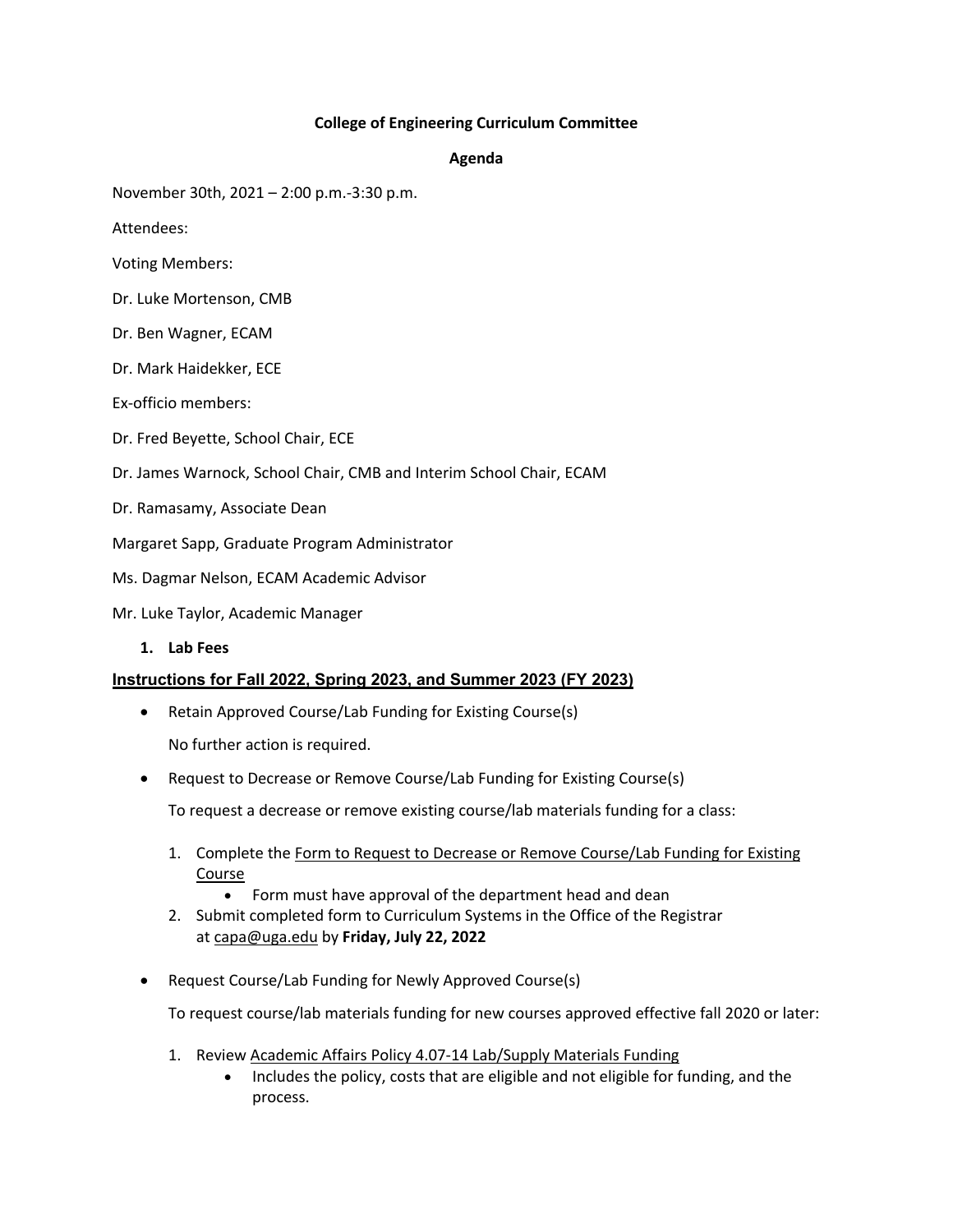2. Complete the Form to Request for New Course/Lab Funding for each course

For each request, the following information will be required:

- Course ID
- Campus(es) on which the course will be taught
- Detailed justification of why funding is needed for the requested course
- Item(s), and their anticipated costs, for which funding is being requested
- Expected enrollment
- Department head and dean approval signatures
- 3. Submit completed form to Curriculum Systems in the Office of the Registrar at capa@uga.edu by **Friday**, **July 22, 2022**

## **2. BSME Curriculum Update**

- At the recommendation from ABET, Mechanical Engineering is adding an additional math/science course requirement to their curriculum to ensure a total of 30 hours of coursework related to those areas.
- A survey of faculty determined that ENGR 2090: Probability and Statistics and MATH 3300: Linear Algebra were most suited to meet the needs of the students.
- Dr. Beyette notes that in order to meet the needs of both ECE school and BSME students that it would be necessary for additional faculty to teach ENGR 2090.
- Committee approves the change to BSME curriculum

## **3. New Course Proposal: MCHE 3120: Mechanical CAD and CAE**

- Name change and lecture designation determined.
- Discussion on permission of department requirement and decision made to retain
- Committee votes to approve the course

# **4. New Course/Course Updates: CSEE 4790/6790 & BIOE 4790/6790: Applied Biomedical Instrumentation**

• Change of Prerequisites and Corequisites:

Rationale for this modification: The goal was – and remains – to bring together students in teams with diverse background and preparation. The relatively rigid per-major prerequisites have become an obstacle, especially for BE students. At the same time, experience with this course and feedback from students indicate that the specific prerequisites are only of minor importance. Moreover, beginning Spring 2021, project proposals by the teams follow stricter guidelines that steers the projects in the direction of established "instrumentation classics", such as ECG or EMG monitors, a blood pressure cuff, or a SpO2 monitor, to name a few examples. For these more established projects, knowledge from the original prerequisites is no longer fundamentally critical.

Prerequisite: ENGR 2170 or ECSE 2170/ECSE 2170H (Electric Circuits) or equivalent.